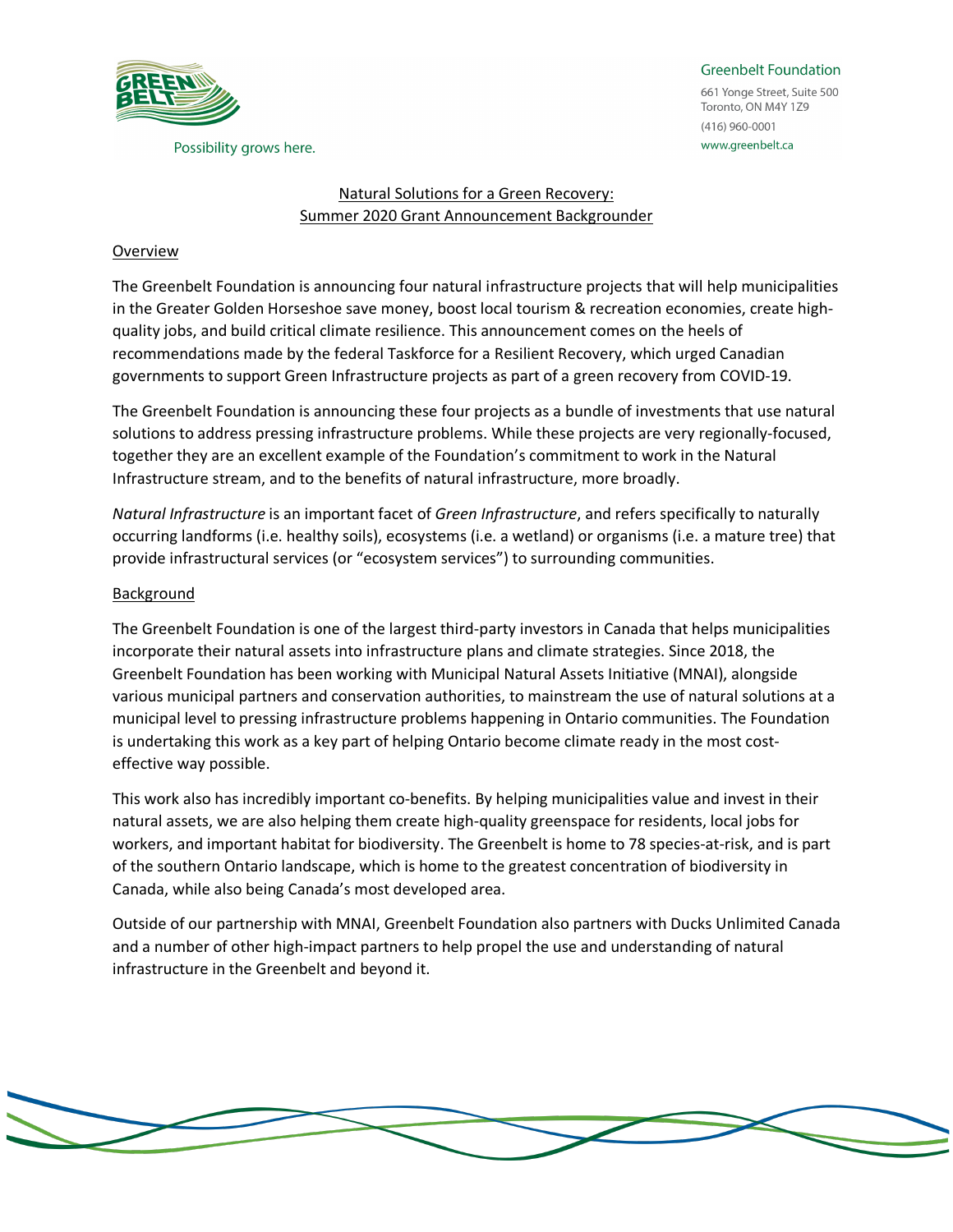## Newly Funded Projects:

## **Preventing Flooding and Erosion in Salt Fleet Conservation Area** (Hamilton Conservation Foundation)

This project focuses on restoring a historic wetland complex on the Niagara Escarpment in east Hamilton. Located within the Upper Stoney and Battlefield Creek Watersheds, the land was in agricultural production until recently, but was prone to waterlogging during the spring and storm events. With the City of Hamilton, the Conservation Foundation has already secured 109ha for restored wetland complexes and re-naturalized areas on four distinct parcels.

Wetland reconstruction will provide city flood control services. A mix of 306 homes and commercial properties are located downstream of the degraded portions of the watersheds and exposed to significant flooding each year. An ecosystem services valuation and business case for the project was completed by the Foundation in 2019. The study estimates that moving forward flood damages in any year would be up to \$95m. As climate change worsens, climatologists predict that costly flood events are likely to happen more often.

The project is a strong example of using natural infrastructure to mitigate an existing flood risk. Completed engineering studies and a detailed ecosystem services business case provide evidence of the effectiveness and costs of natural infrastructure investments and the ability to compare with grey infrastructure or 'do nothing' alternatives.

Co-benefits of the project include:

- The creation of a new Salt Fleet Conservation Area with recreation trails connected to the existing Dofasco Trail;
- Extensive naturalization, creating new wildlife habitat for a diverse range of species; and,
- Restoring ecosystem health, which will reduce erosion and degradation within the two watersheds, currently caused by large stormwater runoff volumes.

*"The Saltfleet Conservation Area wetland project has been developed to reduce the risk of flooding and erosion through creating and enhancing wetlands and associated natural areas. The lands acquired, totaling over 101 hectares (250 acres), will also provide trails in the east end of our watershed. This green infrastructure project has benefitted from the financial support of the Greenbelt Foundation and the Hamilton Conservation Authority is thankful for their support. We look forward to seeing the benefits of this project for our watershed as the project comes to fruition."*

–Scott Peck, Deputy CAO / Director, Watershed Planning & Engineering, Hamilton Conservation Authority

## **Flamborough Centre Park Wetland Creation** (Conservation Halton Foundation)

Conservation Halton will restore a 1-hectare wetland ecosystem in the Grindstone Creek Watershed in the City of Hamilton. In Flamborough, a portion of a local recreation park that is currently a non-native mowed lawn will be converted back into a mix of swamp, riparian and marsh features. Due to a high water table, the site was underutilized by residents and finally abandoned by the City as active greenspace.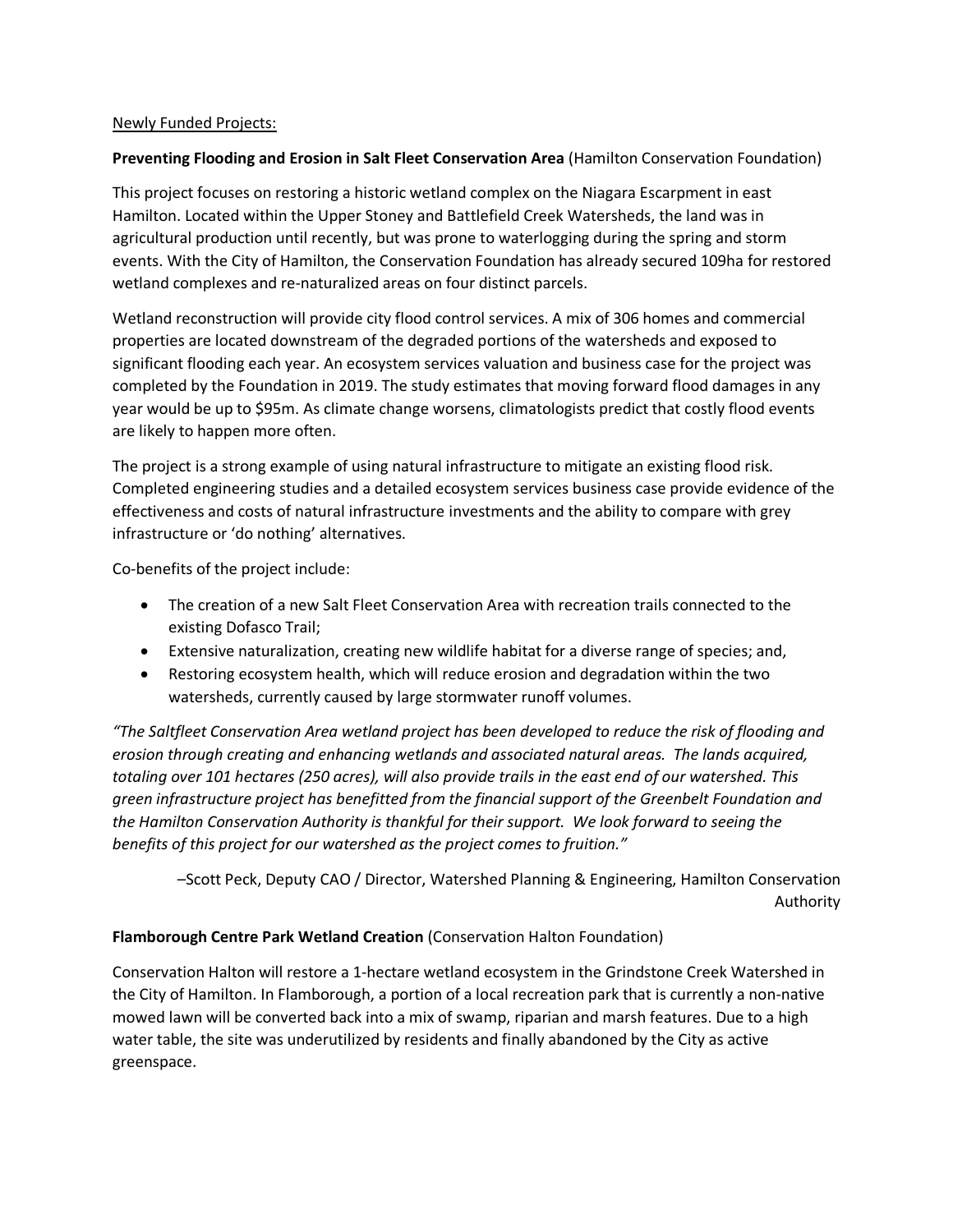

#### Possibility grows here.

**Greenbelt Foundation** 661 Yonge Street, Suite 500 Toronto, ON M4Y 1Z9  $(416)$  960-0001 www.greenbelt.ca

The wetland will restore hydrological functions on the site to provide a greater area for flood storage in the watershed. The adjacent area includes a 190ha Provincially Significant Wetland Complex. Existing homes and agricultural fields upstream and downstream of the site experience ongoing flooding issues. The increase in storage capacity resulting from the project and flood mitigate potential will be determined during project design.

This project underscores the critical role of wetlands in providing natural flood control infrastructure and building community resilience to climate change. Part of a larger flood prone area that drains into the upper reaches of Grindstone Creek, the project will add flood storage capacity and is expected to reduce water flows downstream.

Restoration of wetland ecosystems (pit and mound swamp forest, wet mixed open marsh) and wildlife habitat features (woody and herbaceous plants) will also provide co-benefits to the community including:

- Improved water quality into Hamilton Harbour;
- Increased natural buffers;
- Natural heritage connectivity;
- Diversity of flora and fauna at the site; and,
- Improved quality of the remaining publically accessible portion of the site.

*"Investing in green infrastructure ultimately contributes to the building of more climate resilient communities. Thanks to funding from the Greenbelt Foundation, Conservation Halton is able to take the first steps in making the vision of the wetland restoration of an underutilized portion of Flamborough Park a reality. Not only will this project reduce localized flooding and increase biodiversity, it will also improve the quality of publicly accessible greenspace, enhancing the livability of the area for residents."*

-Hassaan Basit, CAO, Conservation Halton

**Petun Dam Removal – Black Ash Creek** (Nottawasaga Valley Conservation Authority)

Project removes a partially-failed dam in Black Ash Creek on the Niagara Escarpment in Collingwood. Water volumes and sediment in the 100m head pond located behind the dam pose a flood risk that will be avoided with naturalization of the pond and additional valley lands. A complete dam failure will damage roads, culverts and private properties downstream and release sediment and pollutants into Collingwood Harbour. Creek naturalization will cost significantly less than dam reconstruction and maintenance over its lifespan.

This project showcases the use of natural infrastructure to eliminate a flood risk. A number of similar unstable dams exist across the Greenbelt and its river valleys. This project can provide evidence that supports the removal and replacement of dams with natural infrastructure versus spending money on repairs. Foundation staff will determine the greater opportunity in the Greenbelt. Project partners and funders include the Nottawasaga Steelheaders, Blue Mountain Watershed Trust, Bruce Power, Enbridge,